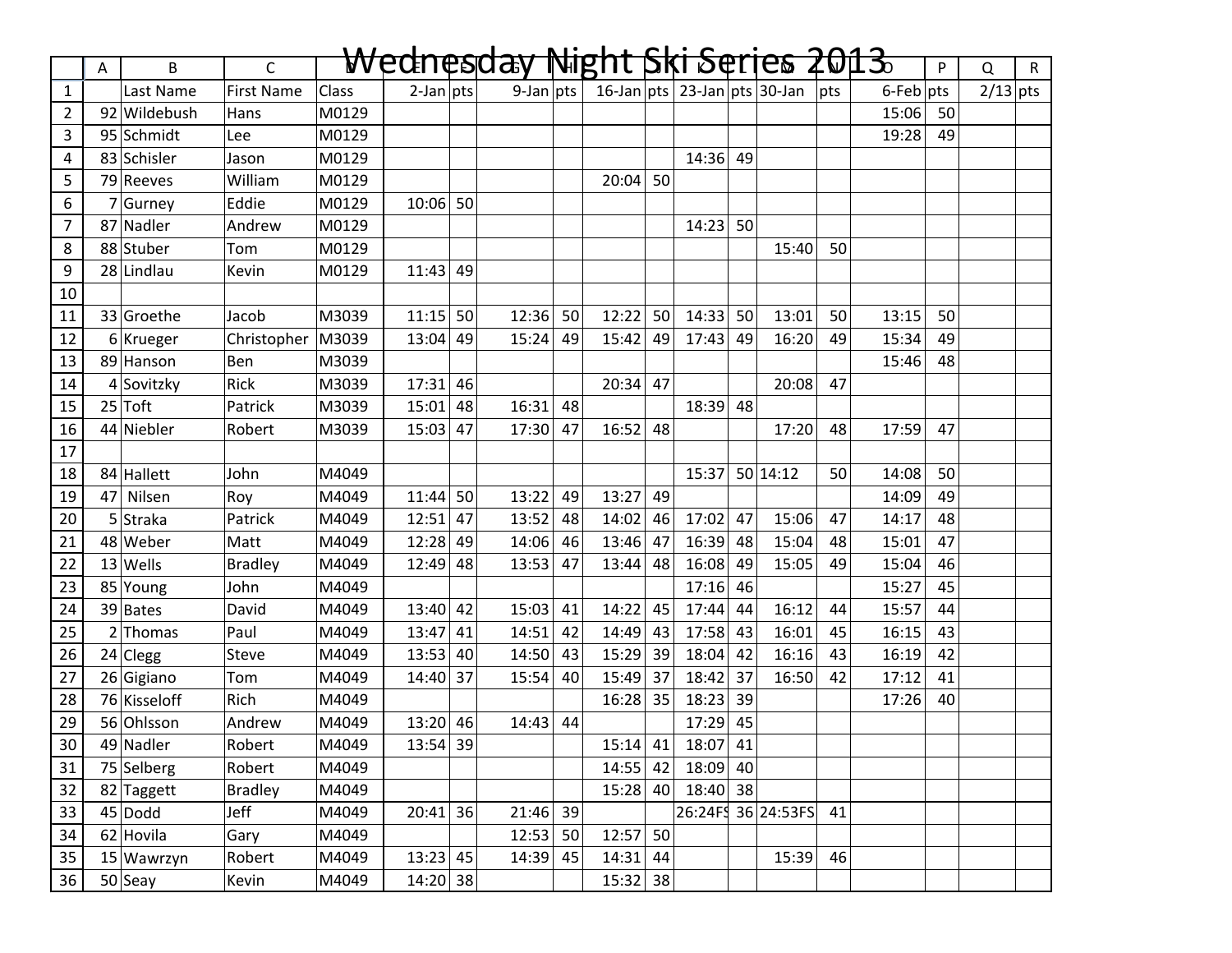|          |    | B                | $\mathsf{C}$ |       | <del>Wednesday</del> |    |            |    | Night Ski Series 2013 <del>.</del> |    |               |    |                      |    |            | P  |   |              |
|----------|----|------------------|--------------|-------|----------------------|----|------------|----|------------------------------------|----|---------------|----|----------------------|----|------------|----|---|--------------|
| 37       | Α  | 12 Carter        | Mitch        | M4049 | 13:32 44             |    |            |    | $15:51$ 36                         |    |               |    |                      |    |            |    | Q | $\mathsf{R}$ |
|          |    | 36 Ackatz        | Scott        | M4049 | 13:37                | 43 |            |    |                                    |    |               |    |                      |    | SEE CL     |    |   |              |
| 38<br>39 |    |                  |              |       |                      |    |            |    |                                    |    |               |    |                      |    |            |    |   |              |
| 40       |    | 61 Jackson       | Scott        | M5059 |                      |    | 13:31      | 50 |                                    |    | 16:12         | 48 |                      |    | 14:58      | 49 |   |              |
| 41       |    | $40$ Lob         | Patrick      | M5059 | 12:33                | 49 | 13:33      | 49 | 13:47                              | 49 | $15:49$ 50    |    | 14:24                | 50 | 14:20      | 50 |   |              |
| 42       |    | $22$ Joda        | Dan          | M5059 | 12:11                | 50 | 13:40      | 48 | 13:43                              | 50 | 15:57         | 49 | 14:47                | 49 | 15:00:00   | 48 |   |              |
| 43       |    | 16 Jennik        | Peter        | M5059 | 13:20                | 46 | 14:33      | 46 | 14:19                              | 45 | $17:20$ 45    |    |                      |    | 15:07      | 47 |   |              |
| 44       |    | 21 Wikner        | Steven       | M5059 | 13:03                | 48 | 14:20      | 47 | 14:14                              | 47 | $16:56$ 47    |    |                      |    | 15:10      | 46 |   |              |
| 45       |    | 63 Shabahzian    | Charlie      | M5059 | 13:27                | 45 | 14:42      | 44 | 14:35                              | 44 | 18:21         | 44 |                      |    | 16:01      | 45 |   |              |
| 46       |    | 74 Dolan         | Steven       | M5059 |                      |    | 17:49      | 39 |                                    |    |               |    | 17:46                | 46 | 17:34      | 44 |   |              |
| 47       |    | 77 Cheney        | Tom          | M5059 |                      |    |            |    | 15:28 42                           |    |               |    | 17:09                | 47 | 18:05      | 43 |   |              |
| 48       | 54 | Erickson         | Allan        | M5059 | 15:06                | 42 | 16:01      | 40 | 16:22                              |    | 41 24:16FS 43 |    | 19:13                | 45 | 18:08      | 42 |   |              |
| 49       |    | 35 Davenport     | Tom          | M5059 | 19:58                | 41 |            |    | 20:01                              |    | 40 24:58FS 42 |    | 22:10                | 44 | 22:45      | 41 |   |              |
| 50       |    | 78 Reeves        | Bill         | M5059 |                      |    |            |    | $20:02$ 39                         |    |               |    |                      |    | 22:46      | 40 |   |              |
| 51       |    | 72 Lammers       | Joel         | M5099 |                      |    | 14:46      | 43 | $14:10$ 48                         |    |               |    |                      |    |            |    |   |              |
| 52       |    | 34 Hazard        | Jerry        | M5059 | 13:28                | 44 | 14:35      | 45 | 14:17                              | 46 | 17:14         | 46 | 15:54                | 48 |            |    |   |              |
| 53       |    | 80 Moore         | Larry        | M5059 |                      |    |            |    | 15:00                              | 43 |               |    |                      |    |            |    |   |              |
| 54       |    | 9Czaja           | Bill         | M5059 | 13:13                | 47 | 15:05      | 42 |                                    |    |               |    |                      |    |            |    |   |              |
| 55       |    | 41 Adelmeyer     | Keith        | M5059 | 14:14                | 43 | 16:00      | 41 |                                    |    |               |    |                      |    |            |    |   |              |
| 56       |    |                  |              |       |                      |    |            |    |                                    |    |               |    |                      |    |            |    |   |              |
| 57       |    | 23 Winter        | Jim          | M6099 | 13:51                | 50 | 15:33      | 50 | 15:20                              | 50 | $18:32$ 50    |    | 17:07                | 49 | 16:27      | 50 |   |              |
| 58       |    | $1$ McCarthy     | John         | M6060 | 14:21                | 49 | 16:41      | 48 | 16:58                              | 48 | 19:56         | 47 | 16:59                | 50 | 17:38      | 49 |   |              |
| 59       |    | 3 Gagner         | Jerry        | M6069 | 15:04                | 47 |            |    | 16:33                              | 49 | 19:37         | 49 | 17:57                | 48 | 17:55      | 48 |   |              |
| 60       |    | $10$ Edwards     | Will         | M6069 | 14:29                | 48 | 16:36      | 49 |                                    |    | 19:43         | 48 | 18:15                | 47 | 17:58      | 47 |   |              |
| 61       |    | 69 Bjodstrup     | Rick         | M6069 |                      |    | 17:41      | 47 | 17:57 47                           |    | 21:18         | 46 | 19:25                | 46 | 18:52      | 46 |   |              |
| 62       |    | <b>CLASSICAL</b> | <b>MALES</b> |       |                      |    |            |    |                                    |    |               |    |                      |    |            |    |   |              |
| 63       |    | 52 Timm          | Paul         | M0139 | 13:33CL              |    | 50 16:53CL | 49 |                                    |    |               |    |                      |    | 18:18CL    | 50 |   |              |
| 64       |    | $20$ Joda        | <b>DAvid</b> | M0139 |                      |    | 13:14CL    | 50 |                                    |    |               |    |                      |    |            |    |   |              |
| 65       |    | 68 Miller        | David        | M0139 |                      |    | 29:26CL    |    | 48 26:49CL                         | 50 |               |    | 32:20CL              | 50 |            |    |   |              |
| 66       |    |                  |              |       |                      |    |            |    |                                    |    |               |    |                      |    |            |    |   |              |
| 67       |    | $94$ Loss        | Jeff         | M4099 |                      |    |            |    |                                    |    |               |    |                      |    | 18:20CL    | 50 |   |              |
| 68       |    | 18 Truesdale     | Dan          | M4099 | 15:23CL              |    | 50 17:31CL |    | 50 16:42CL 50 21:49C 50            |    |               |    |                      |    | 18:51CL    | 49 |   |              |
| 69       |    | 36 Ackatz        | Scott        | M4099 |                      |    |            |    |                                    |    |               |    |                      |    | 19:20CL    | 48 |   |              |
| 70       |    | 17 Kissner       | Tom          | M4099 | 18:50CL              |    | 49 19:46CL |    | 49 19:19CL                         | 49 |               |    | 23:04CL              |    | 49 20:51CL | 47 |   |              |
| 71       |    | 55 Grunewald     | Steven       | M4099 | 19:48CL              | 46 |            |    | 22:05CL 45                         |    |               |    |                      |    | 21:50CL    | 46 |   |              |
| 72       |    | 60 Delwiche      | Jim          | M4099 |                      |    | 22:06CL    |    | 46 20:40CL                         |    |               |    | 47 25:00C 49 21:57CL |    | 50 22:00CL | 45 |   |              |